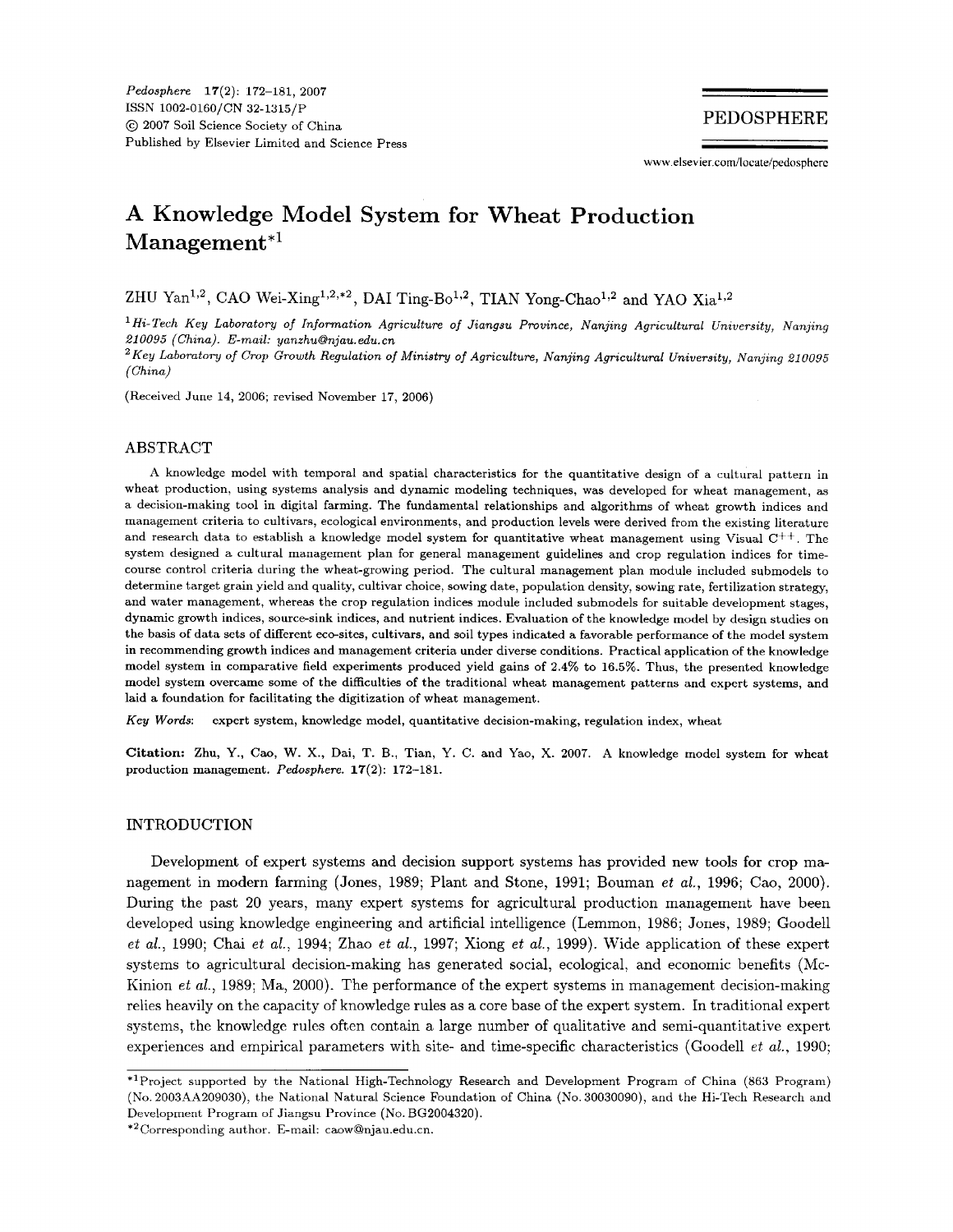Plant and Stone, 1991; Chai *et al.,* 1994; Zhao *et al.,* 1997; Xiong *et al.,* 1999). Because of this basic feature, the expert systems are well adapted to local environment and production conditions, but when extrapolated to wider circumstances they perform poorly. This shortcoming has limited the adaptation and accuracy of the traditional expert systems under diverse environmental conditions (Zhu, **2003).** 

Meanwhile, crop growth simulation models, such as CERES-Wheat (Ritchie and Godwin, 1988) and AFRCLVHET (Porter, 1993) for wheat, and CERES-Rice (Singh *et al.,* 1993) and ORYZA2000 (Bouman *et al.,* 2001) for rice, have achieved notable success in knowledge integration and system prediction and have provided a dynamic decision-making tool to support evaluation of varied management strategies in crop production. Through system analysis and mathematical modeling, crop simulation models can quantitatively describe and dynamically predict the processes of crop growth and development in response to various environment and production factors (Bouman *et al.,* 1996; Sinclair and Seligman. 1996: Cao and Moss, 1997; Cao and Luo, 2003). These simulation models can only predict the possible outcome of systems operation under a given set of conditions, but cannot directly provide optimum decisions on crop management (Cao and Luo, 2003). In other words, the simulation models seem to be complementary to the expert systems in terms of the prediction function *us.* decision-making function. Thus, if the system modeling methodology was used to integrate and quantify the knowledge base in crop management, this would help to develop a quantitative management model or a modeled expert system for dynamic decision-making in crop production, and would replace the knowledge rules and inference engine in the traditional expert systems with a quantitative model. This approach would overcome the difficulties of traditional cultural patterns and expert systems, such as specific site limitation, a massive knowledge base, and low quantification, and lay a foundation for facilitating dynamic decision-making on crop management and for further constructing a new digital farming system by incorporating other subsystems (Liang *et al.,* 2003). Thus the present study aimed to quantify knowledge system for crop production management in wheat, using systems analysis and dynamic modeling. The objectives were to develop a knowledge model with dynamic characteristics for quantitative design of management plans and regulation indices in winter wheat by extracting the general relationships and algorithms of management techniques and growth dynamics to cultivars, ecological environments, and production levels, and then to establish a computerized knowledge model system or a modeled expert system to support winter wheat management with the programming language Visual  $C^{++}$ .

### MATERIALS AND METHODS

#### *Model system development*

The boundary, components, and environment were first defined with the concept of systems analysis. The cultural management plan and crop regulation indices were two groups of basic structural components or target variables for the design of cultural patterns in a wheat production system. These two groups of system components were affected by the driving variables in the system environment, including cultivars, climate factors, soil conditions, and production levels. As these driving variables exhibited obvious temporal and spatial variations under diverse conditions, cultural techniques and growth indices would correspondingly change with the driving variables. This implied that decision-making in crop production management must be made on the basis of quantification of dynamic relationships of cultural techniques and growth indices to the multiple driving factors in the crop production system. Building such a knowledge model for dynamic wheat management should be done on the basis of the methodology for modeling the management knowledge base and digitalizing the farming system.

Data acquisition for the development of the knowledge model was mainly from four sources: 1) literature including research achievements. monographs, books, periodicals, and publications in scientific meetings on wheat physiology, ecology, and management, along with the records of soils, cultivars, and weather data: **2)** collaborating scientists in related research areas; **3)** supplemental experiments or support research; and 4) research accumulation, experience, and knowledge from the authors' group during the last **20** years. Data from the first and the fourth sources were used mainly for development